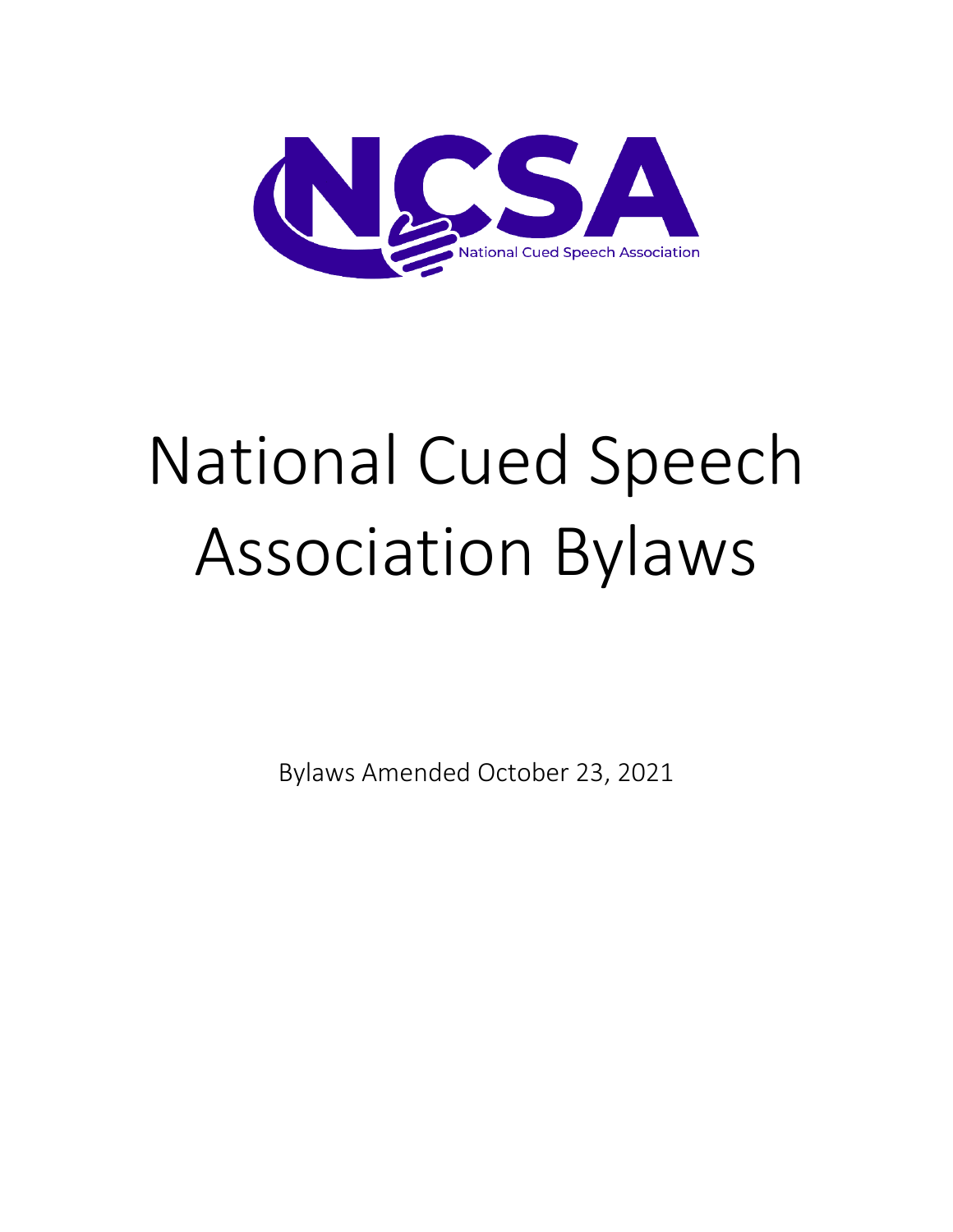

## Table of Contents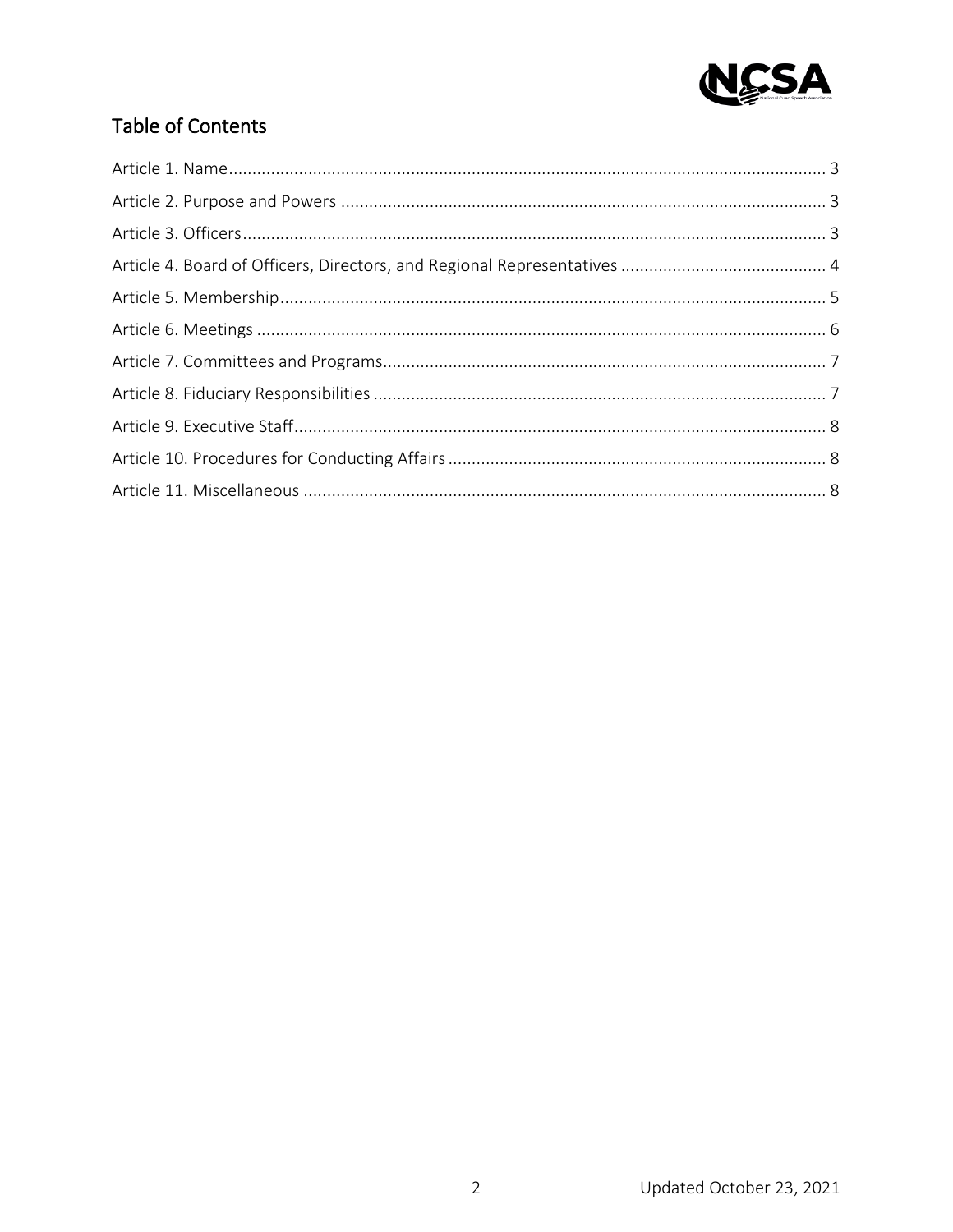

# National Cued Speech Association Bylaws

#### Article 1. Name

The name of this corporation shall be National Cued Speech Association, Inc., hereinafter referred to as the NCSA. The business of the corporation may be conducted as National Cued Speech Association (NCSA) or Deaf Children's Literacy Project (DCLP).

#### Article 2. Purpose and Powers

- 2.1 The NCSA is a non-profit corporation incorporated in the state of Maryland, and shall be operated exclusively for educational and charitable purposes within the meaning of Section 501(c)(3) of the Internal Revenue Code of 1986, or the corresponding section of any future federal tax code.
- 2.2 The purpose of the NCSA shall be to promote and support language acquisition and literacy through the effective use of cued languages.
- 2.3 The NCSA shall have the power, directly or indirectly, alone or in conjunction or cooperation with others, to do any and all lawful acts which may be necessary or convenient to effect the purposes for which the corporation is organized, and to aid or assist other organizations or persons whose activities further accomplish, foster, or attain such purposes. The powers of the corporation may include, but not be limited to, the acceptance of contributions from the public and private sectors, whether financial or inkind contributions.

## Article 3. Officers

- 3.1 The Officers shall be a President, First Vice President, Second Vice President, Secretary and Treasurer. (Per Maryland law, nonprofit organizations are required to have a President, Secretary, and Treasurer.)
	- 3.1.1 The President shall preside at all meetings of the Board, appoint all committees and all committee chairpersons unless otherwise provided for in these bylaws, serve as ex-officio members of all committees, and supervise the Executive Director and any vendors, contractors, or other powers as may be delegated to the President by the Board.
	- 3.1.2 The First Vice President shall assume the duties of the President if the President is absent or unable to carry out their duties. The First Vice President shall chair and serve on committees as appointed by the President.
	- 3.1.3 The Second Vice President shall direct the annual fundraising campaigns and create and implement strategies to raise funds to meet the budget, program, and personnel needs of the organization in cooperation with the Executive Director and the Board. The Second Vice President shall report to the President.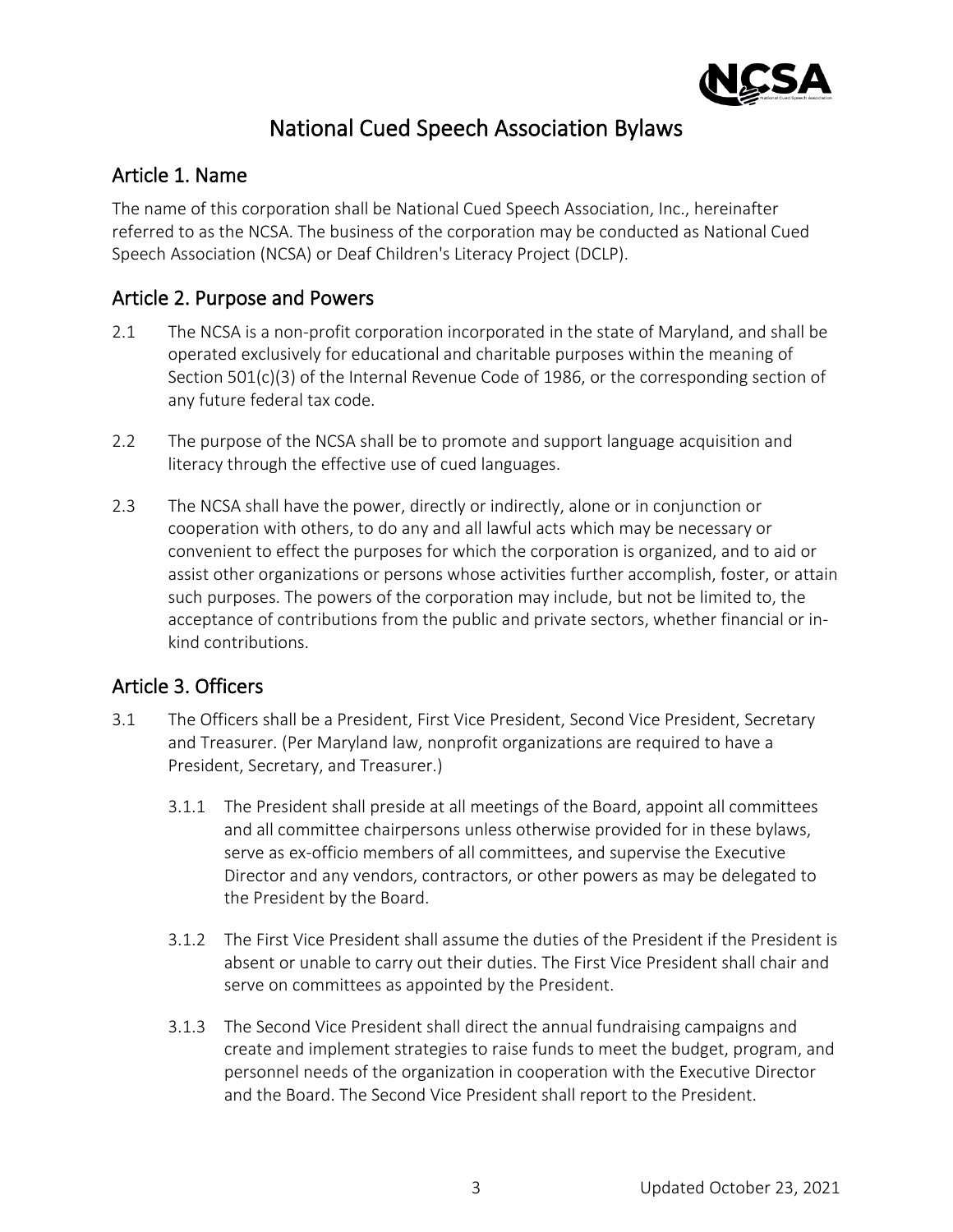

- 3.1.4 The Secretary of the Board shall keep and distribute the minutes of Board meetings to all members and shall prepare other correspondence as directed by the Board. The Secretary shall present a final draft of the minutes to the Board no later than 14 days following a Board meeting. The minutes shall be voted on at the next Board meeting.
- 3.1.5 The Treasurer shall be the chief financial officer of the corporation and shall ensure the safekeeping of all corporate funds, oversee the maintenance of accurate books of account, disburse operating funds in accordance with an approved budget, and collect due shares for operating expenses. The Treasurer will serve as an ex-officio member of the Finance Committee but shall not chair it.
- 3.2 Officers' three-year terms shall commence on the first day of the corporation's fiscal year following the election and end with the last day of the corporation's fiscal year in the third year of the term. Officers shall be limited to two consecutive terms in the same position, unless a majority of the Board consents to a waiver of such term limit.
- 3.3 The entirety of the Officers is designated the Executive Committee.

#### Article 4. Board of Officers, Directors, and Regional Representatives

- 4.1 A Board of Officers (see Article 3), Directors, and Regional Representatives, referred to as the "Board," will govern the organization. The Board shall manage the affairs and property of the NCSA, shall determine its policies or changes therein within the limits of the bylaws, and shall have discretion in the disbursement of the funds of the NCSA. It may adopt such rules and regulations for conduct of its business as shall be deemed advisable, and may, in the execution of the powers granted, appoint such agents, as it may consider necessary.
	- 4.1.1 Directors. Directors are elected to three-year terms and may not exceed two consecutive terms in the same position. Directors are appointed by a majority vote of the Board, and thereafter serve as voting members of the Board.
	- 4.1.2 **At-large Directors.** At-large Directors and director-level positions are appointed by a majority vote of the Board, and thereafter serve as voting members of the Board. At-large Director positions and responsibilities are determined by the Officers. At-large Directors may be appointed for one year, renewable, or appointed for the length of the current term, upon agreement by the selected candidate. At-large Directors may not exceed two consecutive terms in the same position without a waiver, which requires approval by a majority vote of the Board.
	- 4.1.3 Regional Representatives. Regional Representatives represent geographic areas of the United States and its territories. These regions are defined by the Executive Committee and Director of Regional Representatives and may be modified as necessary. Each region may have up to two Representatives.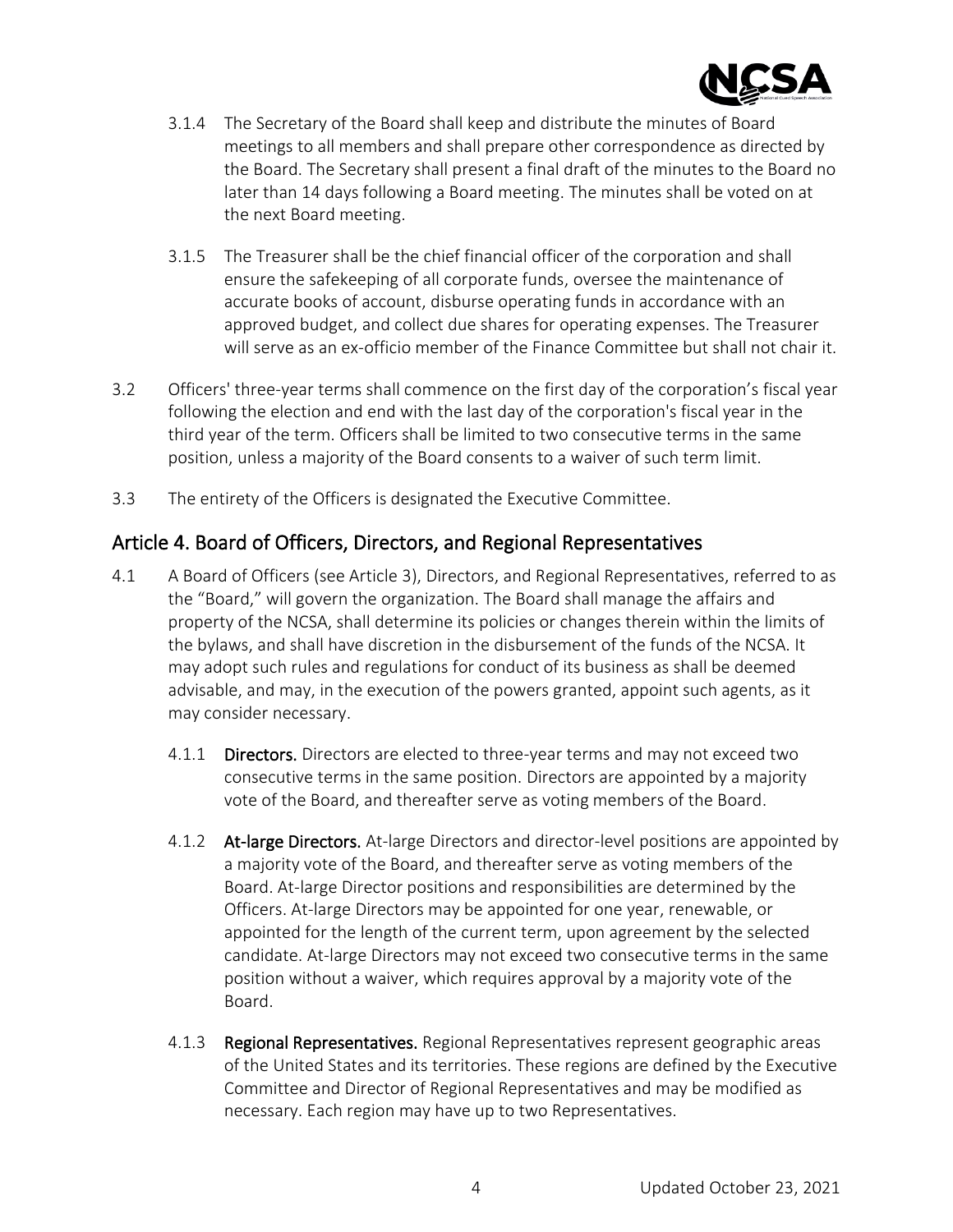

Regional Representatives are elected each term and serve as voting members of the Board. In the event that a region has two Regional Representatives, they shall equally share their Region's one vote on all voting matters (see Section 6.3).

If a Regional Representative resigns or is removed from office prior to the end of their term, the President may appoint an interim replacement subject to permanent approval by a majority Board vote at the next regularly scheduled Board meeting.

- 4.2 The NCSA shall strive for an overall Board that is balanced with parents of the deaf/hard of hearing, professionals and deaf cuers, as well as other interested parties.
- 4.3 Upon mid-term election or appointment to the Board, Board members shall begin the performance of their duties immediately and shall continue in office until their term ends or upon their resignation from the position.
- 4.4 In the event that a member joins the Board more than 12 months after the start of a three-year term, they shall be eligible to serve two consecutive full terms of three years each after the current term ends.
- 4.5 A Board member may resign at any time. Resignation must be provided in writing to the President.
- 4.6 If a Board member resigns, is removed from office, or is otherwise unable to fulfill their term, the President may appoint an interim replacement subject to permanent approval by majority Board vote at the next full Board meeting.
- 4.7 A Board member may be removed prior to completion of their term only for good cause, to include unexcused non-attendance at two or more consecutive meetings, and upon majority vote of the Board.
- 4.8 Each Board member shall be entitled to vote on all matters brought before the Board for a vote. Proxy votes are not permitted, per State of Maryland regulations.
- 4.9 The Board members shall serve as volunteers without financial compensation for their services.
- 4.10 All Board members must be in good standing, including payment of full membership dues. (Free membership and student membership do not qualify.) Board members must commit to attend at least 50% of all scheduled Board meetings.

#### Article 5. Membership

5.1 Individuals, families, and corporations/organizations may become members of the NCSA. In matters requiring Board votes, members will be represented by Regional Representatives and any applicable Directors, e.g., Director of Camps and Affiliates.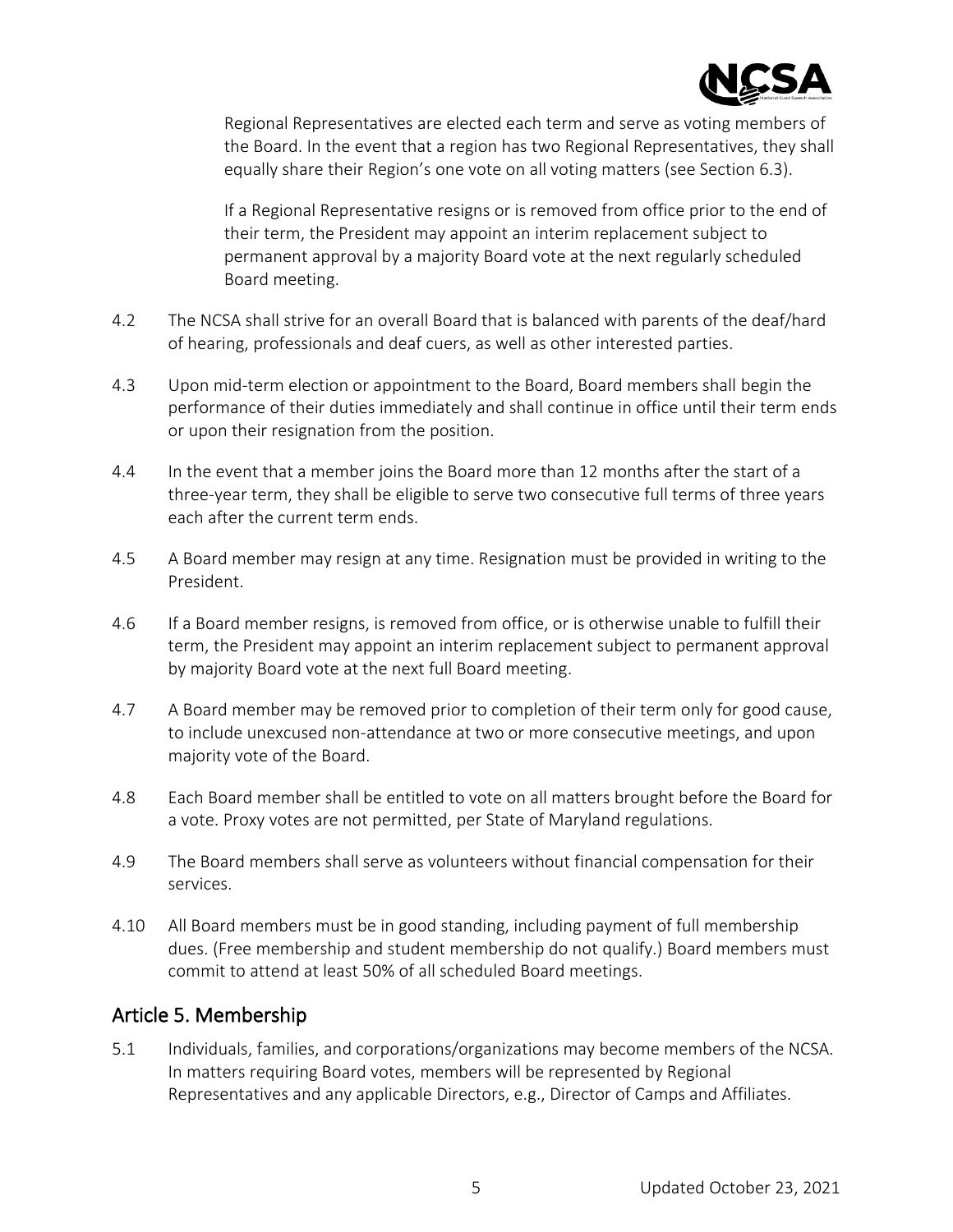

- 5.1.1 The Board may approve classes of members with rights, privileges, and obligations established by the Board.
- 5.1.2 Individual members may join NCSA committees at the discretion of the Board and have powers delegated to them by the President at the recommendation of the committee chair.
- 5.1.3 Any organization with a purpose similar to that of the NCSA shall be eligible for organizational Affiliate designation.
- 5.1.4 At no time shall members' personal identifying information be shared with or sold to other organizations or individuals outside the NCSA without expressed written consent.
- 5.2 Any membership may be terminated or suspended for cause. Sufficient cause for such suspension or termination of membership shall be due to violation of the bylaws or any other lawful rule or practice duly adopted by the NCSA, or any other conduct prejudicial to the interest and purposes of the NCSA. Termination shall be by majority vote of the Board; provided that a statement of the cause for termination has been sent by certified or registered mail to the last recorded address of the member at least 30 days before final action is taken. This statement shall also indicate a notice of the time and place of the meeting of the Board at which the termination will be considered. The member shall have the opportunity to be heard at such a meeting.

#### Article 6. Meetings

- 6.1 Meeting dates for the year shall be scheduled by the Board at its first meeting of the fiscal year, hereinafter called the annual meeting, with at least 30 days written notice required for any changes to in-person meeting dates. A quorum shall consist of a majority of all Board members. Special meetings may be called at any time by the President, or by a majority decision of the Executive Committee, or by petition of more than one third of the Board members, with at least seven days written notice required.
- 6.2 There shall be at least four Board meetings per year, with a goal of two meetings in person and two meetings online. The President may determine that extenuating circumstances (e.g., financial or health concerns) require one or more designated inperson meetings to be conducted virtually. Time allotted for virtual meetings may be divided into multiple shorter meetings.
	- 6.2.1 Virtual meeting technology may not be used in any way that obstructs any Board member's right to vote or to receive information required to carry out their duties.
	- 6.2.2 NCSA members are welcome to attend Board meetings that are open. Information about such meetings shall be shared with the membership.
- 6.3 Regional Representative Voting. Represented regions are entitled to one vote each, regardless of the number of Regional Representatives in attendance from each region.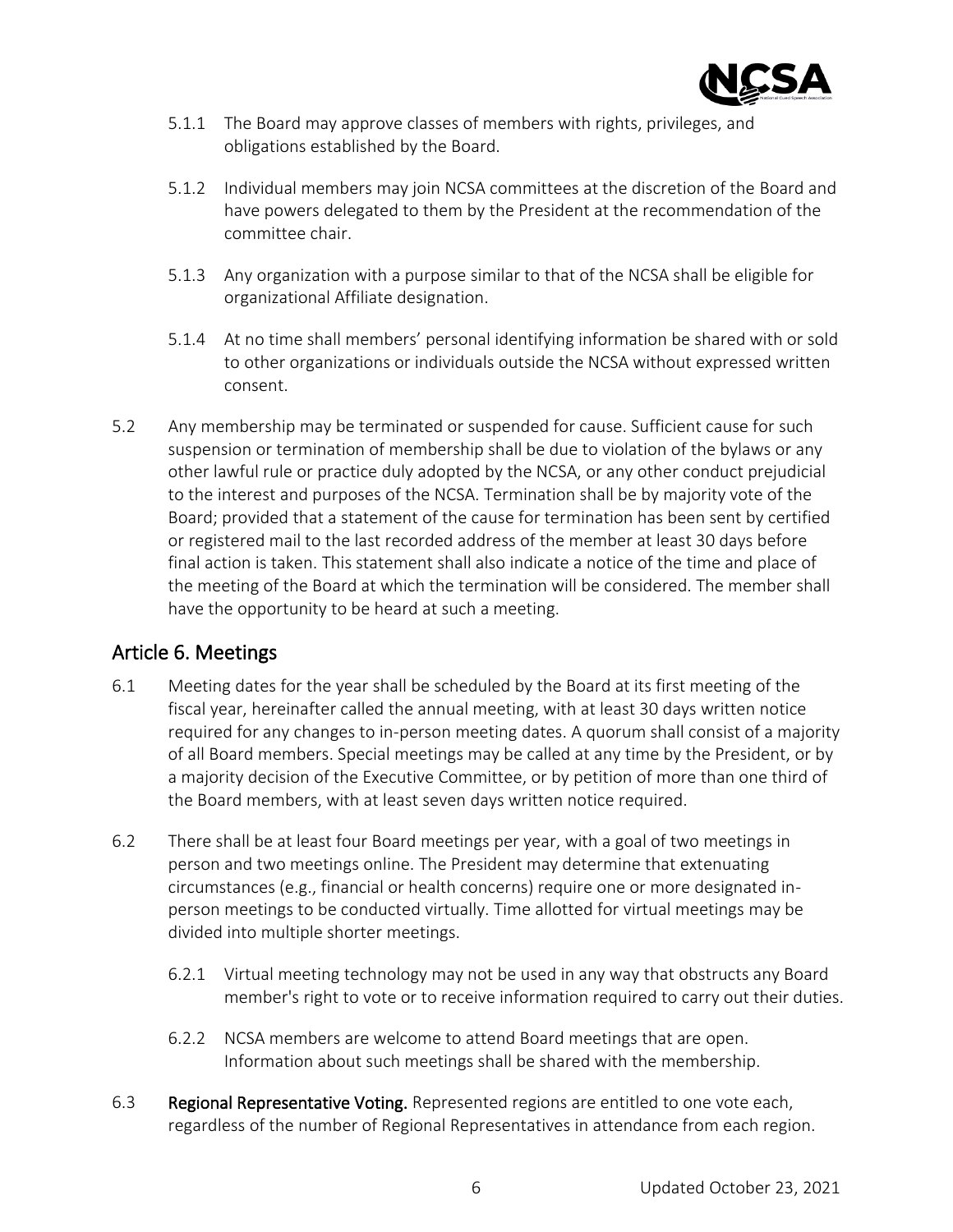

When a region has more than one designated Regional Representative, each representative is entitled to an equal fraction of that region's vote.

#### Article 7. Committees and Programs

- 7.1 There shall be an Executive Committee composed of the elected Officers. The Executive Committee shall meet at the call of the President and shall exercise the powers of the Board when the Board is not in session, with the exception of issues that require a full Board vote.
- 7.2 The Executive Committee shall have the discretion to create, modify, and dissolve programs in accordance with the corporate mission. Oversight for programs shall be at the discretion of the President. Program directors shall report directly to the President or President's designee.
- 7.3 Standing committees shall meet at the call of their chair or of the President. A simple majority of committee members, present in person, shall constitute a quorum. Standing committees are chaired by Board members, with the exception of the Audit Committee.
- 7.4 Ad hoc committees may be established at the discretion of the President. Ad hoc Committees shall meet at the call of their chair or of the President. A simple majority of Committee members, present in person, shall constitute a quorum. These committees shall be chaired by Board members, unless one is not available. In this case, organizational members may chair ad hoc committees.

#### Article 8. Fiduciary Responsibilities

- 8.1 Contracts. The Board authorizes the President and the Executive Director (ED) (if the President is unavailable) as Contracting Officers with authority to sign contracts and contract addendums or modifications, upon Executive Committee approval of such action.
	- 8.1.1 The Board may further authorize any officer or agent of the corporation to enter into any contract or execute and deliver any instrument in the name of and on behalf of the corporation. Such authority may be general or confined to specific instances. The President will issue this authority in writing.
	- 8.1.2 Contracting of non-Budget items will not be conducted without the approval of the EC. Any non-Budget item that is \$1,000 or more requires written approval from at least two Officers.
	- 8.1.3 The President may authorize the Executive Director to act as signatory in specifically designated instances. The President will issue signatory authority for specifically designated instances in writing.
- 8.2 Loans. No loans shall be contracted on behalf of the corporation and no evidence of indebtedness shall be issued in its name unless authorized by a resolution of at least twothirds of the Board. Such authority must be granted on a case-by-case basis.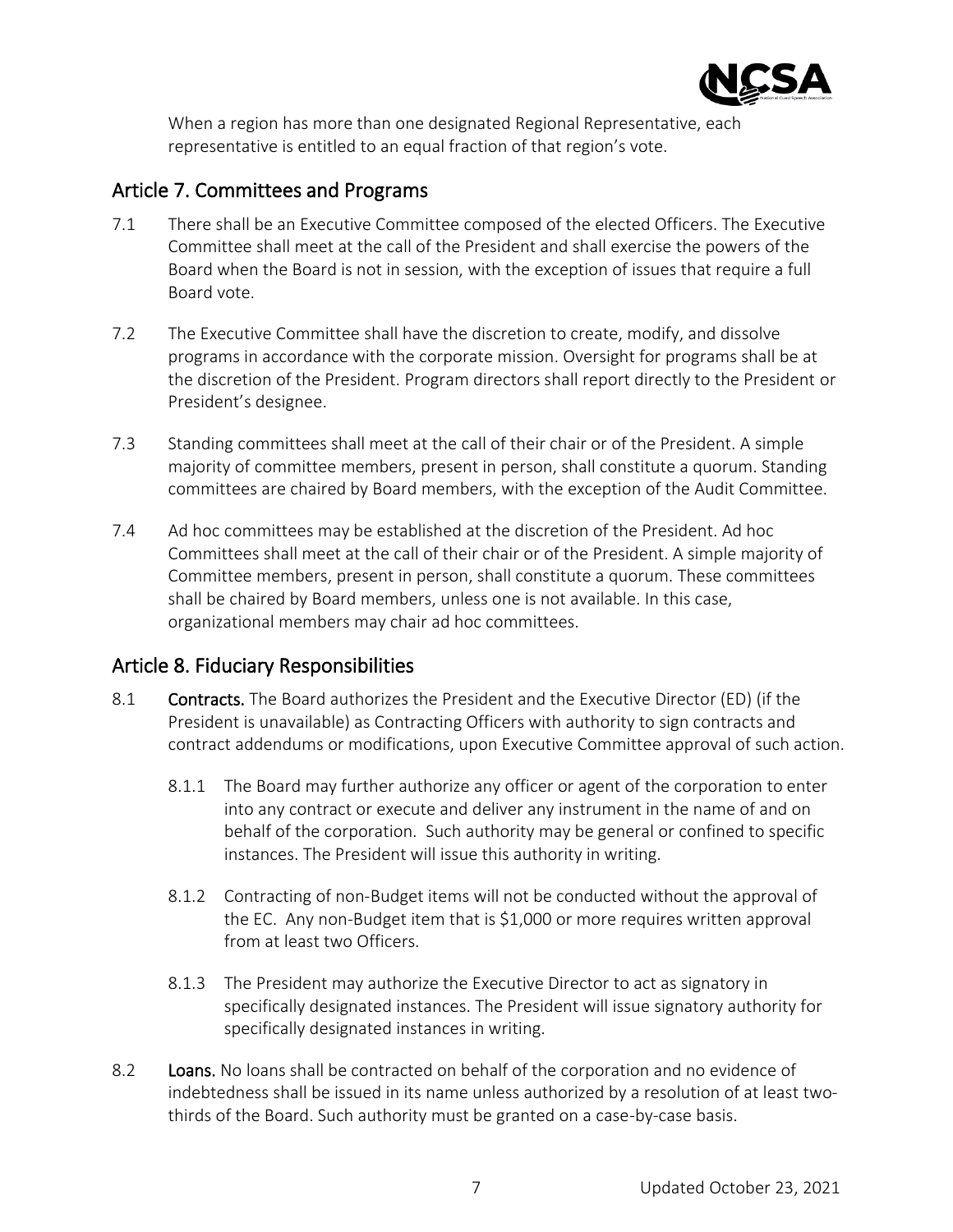

- 8.3 Payments. All checks, credit, debit, or electronic funds transfers, issued in the name of the corporation, shall be signed/initiated only by individual(s) approved by the Executive Committee and designated in writing by the President. Such decisions shall be recorded.
- 8.4 Deposits. All funds received by the corporation shall be deposited to the credit of the corporation in such banks, trust companies or other financial institutions as the Executive Committee may select.
- 8.5 Grants and other funds. The Board may authorize any officer or agent to seek and secure public or private grants or other funding to meet projects and purposes of the corporation and its members. Except for the expenditures of any administrative fees or dues, any grant or other funding shall be used and applied only in the manner prescribed by the funding source or as specified by the Board.

#### Article 9. Executive Staff

- 9.1 The Board may hire a staff director who shall have the title of Executive Director and whose terms and conditions of work shall be specified by the Board.
- 9.2 When funding is available, the Executive Committee may determine additional staffing requirements and present them to the Board. Approval of additional paid workers requires a two-thirds majority vote of the Board.

## Article 10. Procedures for Conducting Affairs

Procedures for the order of conducting the affairs of this corporation not covered in these bylaws or the Articles of Incorporation shall be conducted in accordance with Robert's Rules of Order.

#### Article 11. Miscellaneous

- 11.1 Fiscal Year. The fiscal year of the corporation shall be from September 1 to August 31 of each year.
- 11.2 Books and Records. The corporation shall keep:
	- a) correct and complete books and records of account,
	- b) minutes of the proceedings of all Board meetings,
	- c) a record of all actions taken by the Board without a meeting
	- d) a record of all actions taken by NCSA programs and committees, and
	- e) a copy of the corporation's Articles of Incorporation and Bylaws as amended to date.
- 11.3 Formal Statements. Formal statements including letters, memoranda, testimony, and advertisements on behalf of and in the name of the NCSA or DCLP shall be approved by the President and one other member of the Executive Committee.